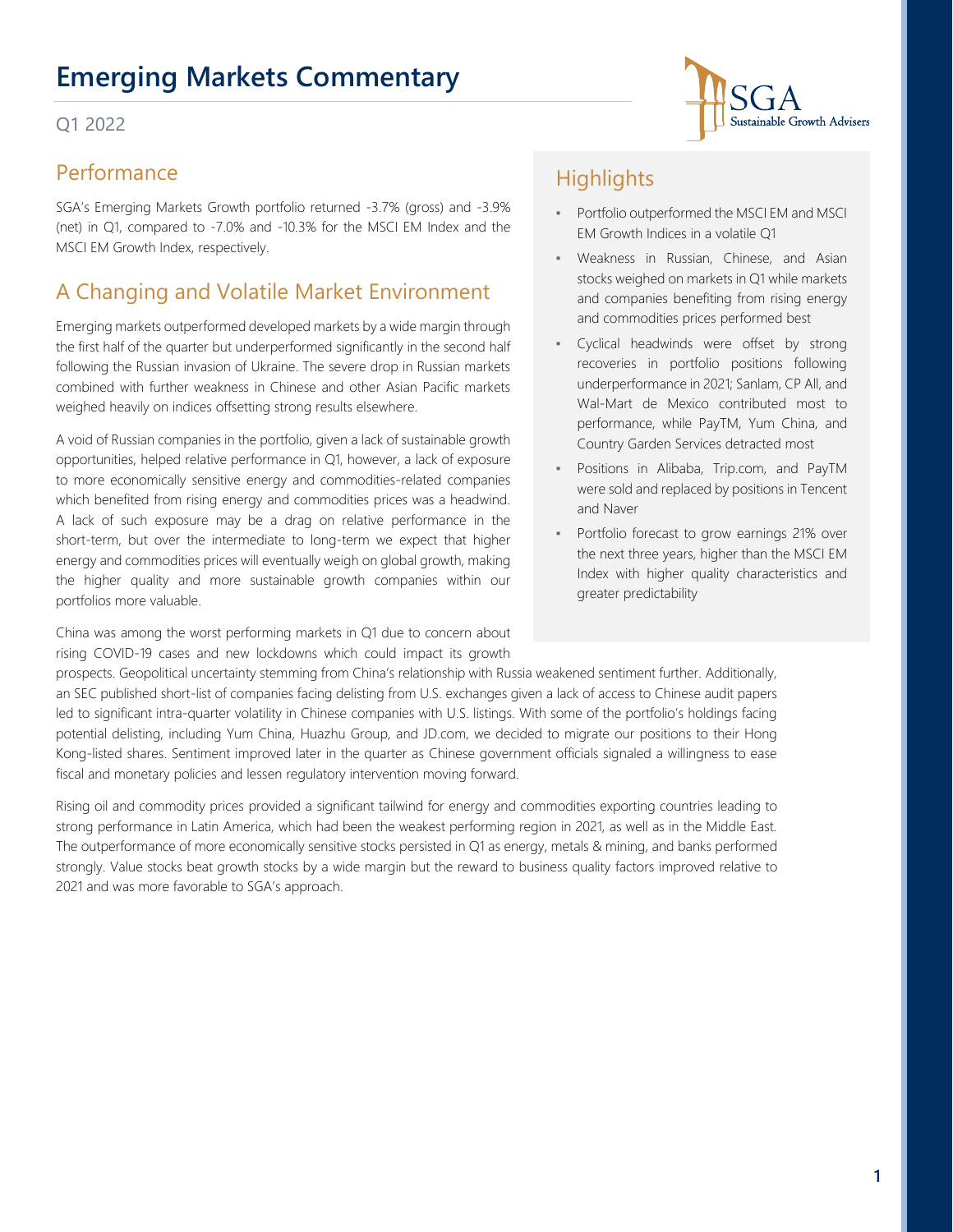#### Market and Portfolio Attribution



**MSCI EM – Sector Returns**

*Source: MSCI*

**MSCI Emerging Markets Index Performance Q1 2022**



*Source: MSCI*

#### Largest Detractors

PayTM was the largest detractor from portfolio performance during the quarter. Our below-average weight position in PayTM was initiated in November of 2021 when we participated in the company's highly anticipated IPO. Since the IPO the stock has been negatively impacted by a number of factors, including weakening market sentiment towards global fintech companies, uncertainty around near-term margin and earnings progression, and more recently adverse regulatory developments. Our original thesis for PayTM was centered around its financial distribution capabilities and ability to reach the vastly underbanked Indian population more efficiently. The company's total addressable market is huge and is not limited to payment enablement, but spans across more lucrative areas such as credit, insurance, and wealth management. The announcement this quarter that the Reserve Bank of India had ordered a comprehensive audit of Paytm Payments Bank's KYC processes and directed the bank to stop onboarding new customers introduced new regulatory risks and reduced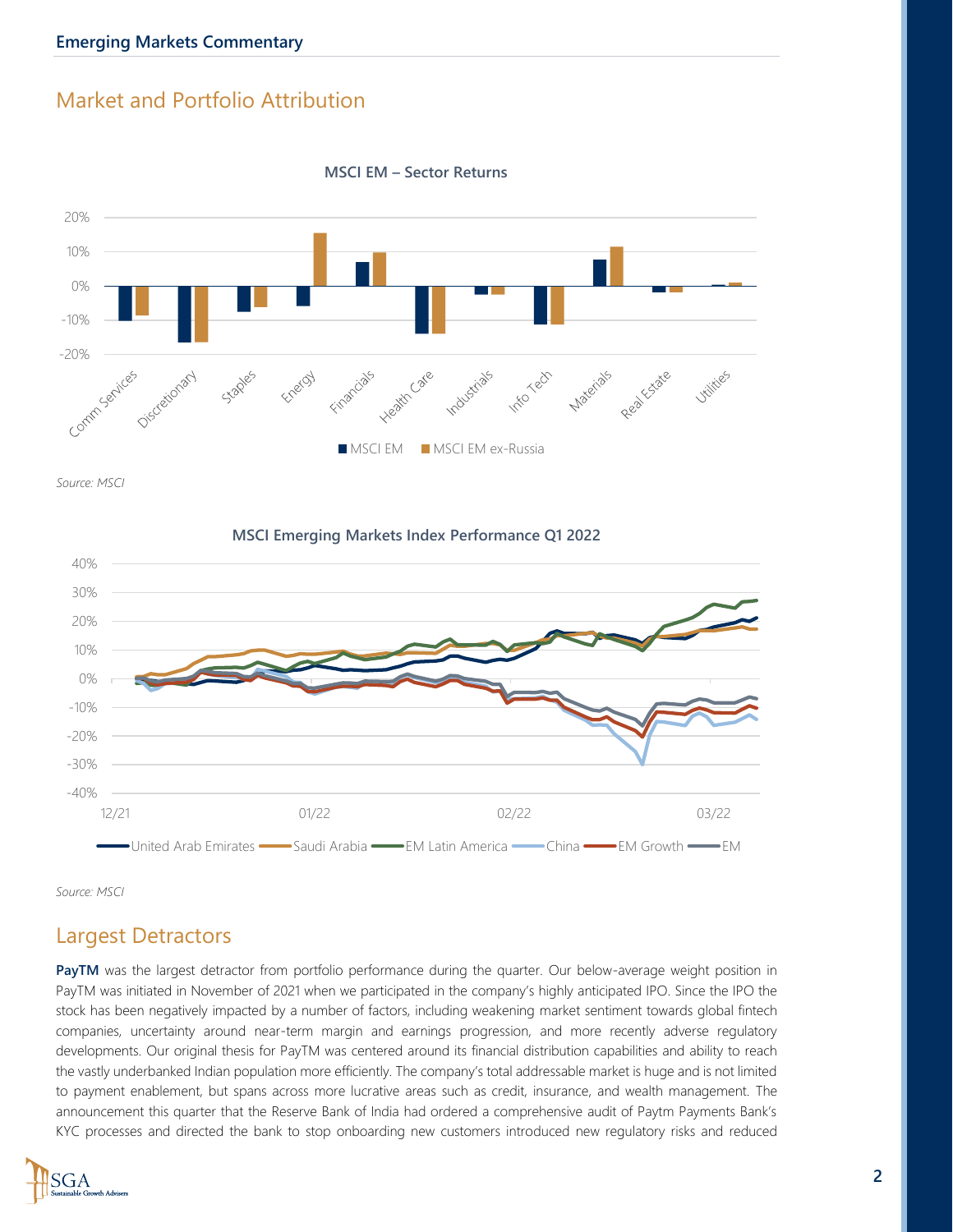visibility. While we continue to see a significant longer-term opportunity ahead for PayTM, the lack of visibility around its growth progression in the face of a more challenging regulatory environment led us to reallocate the capital to higher conviction opportunities.

**Yum China** was the second largest detractor from performance. Concerns about a delisting of its U.S.-listed shares related to US regulators' lack of sufficient access to the working papers of Chinese auditors, led to significant volatility in its stock during the period. While the delisting issue remains fluid, we decided to convert shares to the company's Hong Kong-listing. New lockdowns and social restrictions in China in the face of rising COVID-19 cases also pressured the stock as investors worried about the negative near-term impact on foot traffic in its restaurants and the overall impact on its business. While we expect Yum China's Q1 results to be weak given store closures and lockdowns, we continue to see the business well equipped to handle the ongoing challenges over time given its strength in digital, delivery, promotions, store operating efficiencies, and supply chain management. Our conviction in the longer-term growth opportunity remains intact and we raised our target to an above-average weight during the quarter.

**Country Garden Services** was the third largest detractor from performance. Concerns about weakness in the Chinese property sector, rising COVID-19 cases, and broad-based pressure on Chinese equities weighed on Country Garden's shares during most of the period. Country Garden's shares recovered some of their losses, however, during the final weeks of March as Chinese government officials indicated a willingness to stimulate the economy and ease regulatory pressures. Despite concerns about the macro backdrop, the company reported solid 2021 results. Revenues and earnings grew 85% and 50% respectively driven by resilient results in its core property management business and continued fast growth in its value-added services. We continue to see an attractive longer-term growth opportunity for Country Garden but are cognizant of the risks related to regulation and weakness in property development which could adversely impact the company's ability to grow square footage under management. For those reasons we have maintained a below-average weight position.

**Trip.com** and **Shandong Weigao** were the fourth and fifth largest detractors from performance.

#### Largest Contributors

**Sanlam** was the largest contributor to performance during the period. A strong recovery in South African stocks along with the broader outperformance of financial services companies provided a tailwind for the South African insurer. The company reported strong results for 2021 and solid progress on strategic initiatives which also benefited performance in Q1. Sanlam's new distribution partnerships as well as improved Empowerment Credentials led to market share gains during the period and, in our view, positions the company well for future growth. New business volumes increased 14% in 2021 and were up 43% from 2019 levels. Net results from financial services increased by 18% on a constant currency basis while net operational earnings rose 28%, benefiting from higher investment income. Sanlam remains well-positioned to benefit from the growth of life insurance and other financial services across the markets and geographies it operates in and given an attractive cashflow-based valuation we maintained our average weight position during the quarter.

**CP All** was the second largest contributor to performance in Q1 after reporting quarterly results that were in line with expectations. With COVID-19 lockdowns largely behind them, CP All's three businesses are expecting steady recoveries barring material changes from renewed COVID-19 waves. We expect continued improvement at the company's 7-Eleven stores reflecting well managed operating expenses and continued store expansion. We were pleased to see that CP All's delivery operation showed resilience with it now comprising about 10% of sales and holding steady while instore traffic has risen. With domestic tourism now likely to improve given that inter-province travel is once again allowed and international travel is picking up, we see this as a likely accelerator to growth moving forward. Continued improvement at Makro and a likely pickup in the upgrading and rebranding of Lotus stores should provide additional opportunity. We maintained an above-average weight position in the company.

**Wal-Mart de Mexico** was the third largest contributor to performance following another quarter of steady growth. Revenues grew 9% in the quarter, operating profits and EPS grew 5%, and same-store-sales growth of 8% outpaced the industry again as it has done each quarter over the last seven years. Gross margins expanded modestly despite price investments in Central America while operating margins contracted slightly due to investments in growth initiatives such as e-commerce, and staffing. New unit growth was in-line with recent trends and contributed 1.3% to topline growth over the period. We continue to view the company's growth opportunity favorably given strong execution, leading position in omnichannel, and secular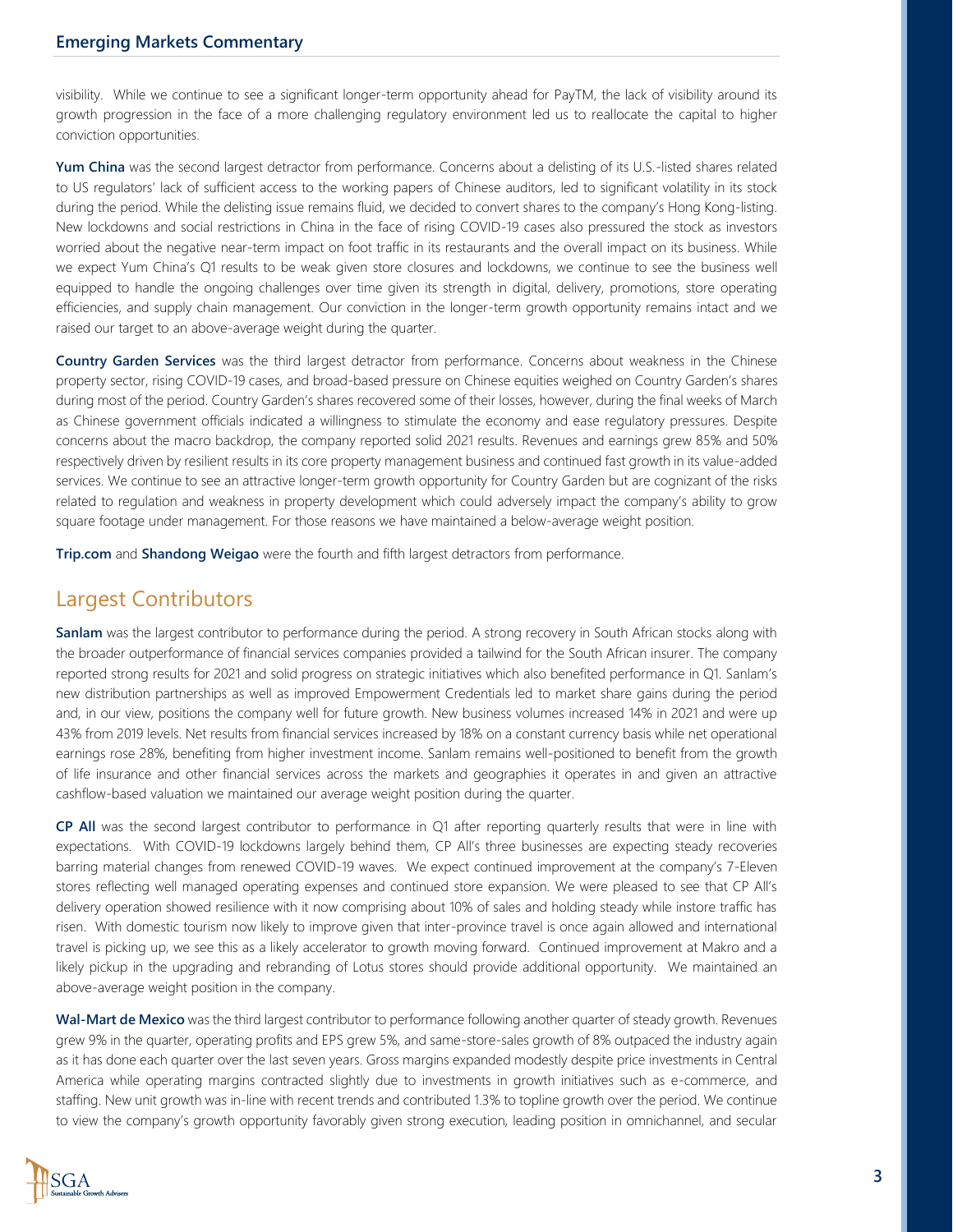growth drivers driven by demographics, economic development in Mexico and Central America, and the shift from informal retail to more formal retail formats.

**Raia Drogasil** and **Bank of Central Asia** were the fourth and fifth largest contributors to performance.

## Portfolio Activity

Portfolio turnover was in-line with the portfolio's long-term average in Q1 with positions in Naver and Tencent initiated and positions in Alibaba, PayTM, and Trip.com liquidated. Several other positions were trimmed on strength, including Asian Paints, Budweiser APAC, Mengniu Dairy, and Sanlam, while others were added to on weakness, including Bank of Central Asia, Fast Retailing, HDFC Bank, and Kakao.

#### Sold Positions

The portfolio's position in **Alibaba** was liquidated given reduced conviction in the company's growth opportunity moving forward as rising competition has slowed growth and profitability in its core e-commerce business while regulatory uncertainty limits long-term visibility. Reduced conviction in **Trip.com's** growth outlook and more attractive growth opportunities elsewhere led to the position being liquidated during the period. As mentioned in the quarterly detractors section, the portfolio's position in **PayTM** was liquidated given greater regulatory uncertainty and reduced visibility into future growth.

#### New Positions

A new position in South Korean search platform **Naver** was initiated during the quarter. Naver has leading positions in the Korean search, e-commerce, webtoon (digital comic), and cloud services markets. The Naver mobile app is a dominant super-app in Korea which offers search, shopping, news and payment within a single platform. The company has over 30 million domestic daily active users and is an essential part of people's daily lives, making it an attractive and important platform for advertisers, merchants, and content creators. The high usage frequency of services like payments, search, and e-commerce make its revenue stream highly repeatable. Naver is also expanding overseas with its content and e-commerce services, and targets 1 billion global users by 2026. It owns one third of Z Holdings, which operates the leading messenger app (Line) and web portal (Yahoo Japan) in Japan. We see an attractive growth opportunity ahead for the company as it benefits from its dominant position in Korean digital advertising and strong growth potential in newer businesses such as e-commerce, digital pay, and cloud services combined with a global expansion opportunity within global paid content and e-commerce.

Among the risks we are monitoring for Naver is the potential for adverse competitive or regulatory developments relating to its e-commerce and financial services businesses. Additionally, as the company invests into global expansion, its margin profile may be negatively impacted.

**Tencent** was re-introduced to the portfolio during the quarter. Despite ongoing regulatory uncertainty in China, we were positively surprised by the company's decision to divest most of its ownership in JD.com and distribute the proceeds via a special dividend to shareholders. Tencent's sizable portfolio of minority investments in other listed companies has been a hidden asset value for years with some questioning whether shareholders would ever see that capital returned. With the company's decision to divest and distribute most of its JD.com stake, however, it seems more likely that shareholders will increasingly see capital returned from these investments moving forward. Additionally, we continue to view Tencent's competitive position in social communications, gaming, online advertising, and digital financial services positively. The company continues to benefit from strong network effects and hundreds of millions of daily users across its social media platforms and online video games. The company's video gaming business has grown domestically and increasingly overseas in recent years and its online advertising business has high engagement but still very low levels of ad placements relative to domestic and global peers. Lastly, the company's digital financial services and cloud computing units offer attractive growth potential with still moderate levels of penetration in China.

The regulatory environment in China remains a key risk. The company has chosen to invest more in societal responsibility, while also voluntarily tightening video game time-playing limits on teens beyond regulations, delayed video game launches,

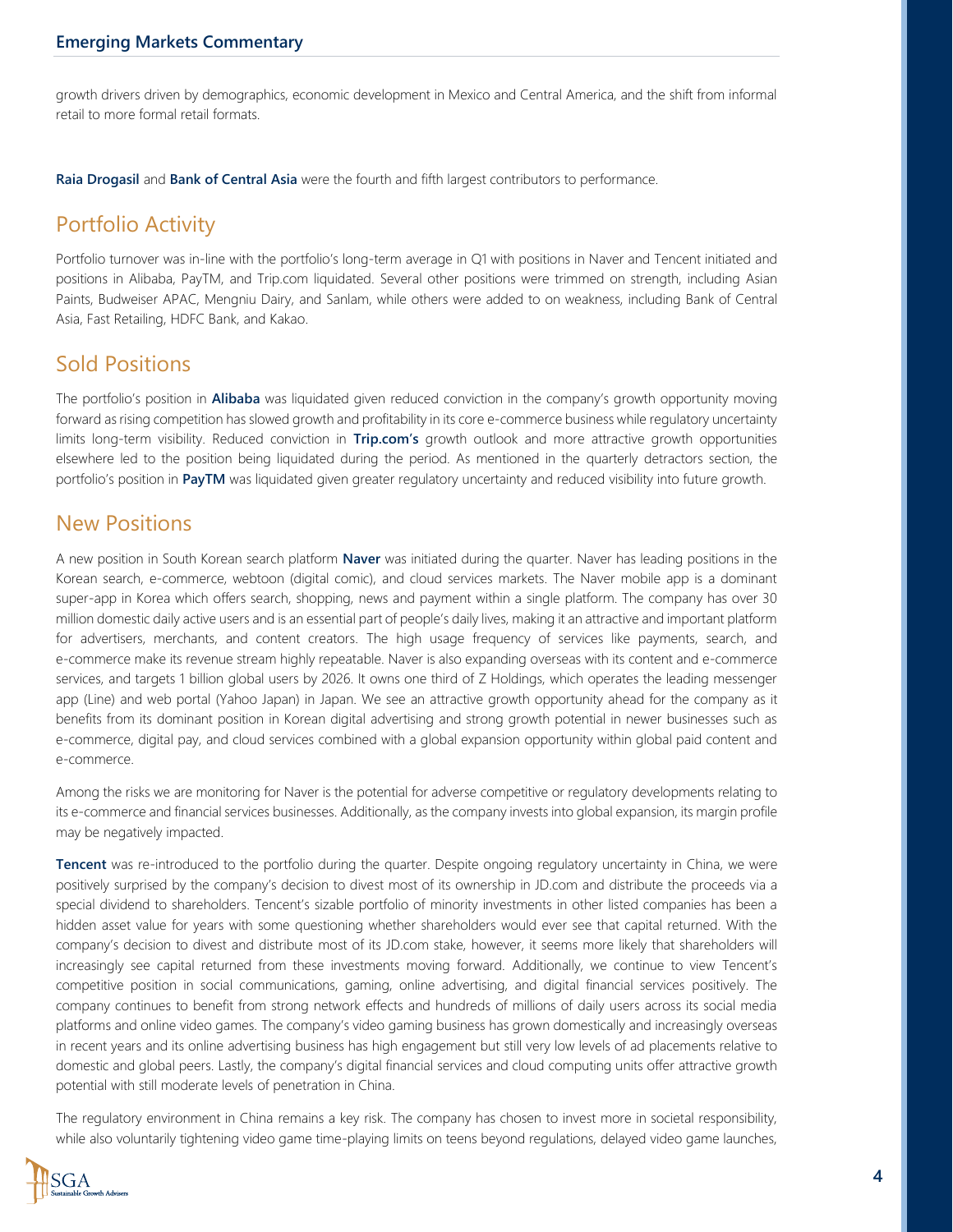and reduced take rates on payment processing for smaller businesses. These actions will weigh on near-term profitability, but we expect Tencent to continue navigating regulatory pressures while positioning the company for future growth and profitability.

### Summary

The Russian invasion of Ukraine and subsequent steep losses in Russian markets along with rising geopolitical tensions and weakness in China tied to COVID-19 disruptions, a slowing economy, and regulatory pressures, weighed on emerging markets in Q1. Market performance was bifurcated as other markets, including those in Latin America and the Middle East, posted very strong returns on the back of rising oil and commodity prices. SGA's portfolio outperformed in Q1 despite cyclical headwinds driven by the outperformance of energy and commodities-related companies with the portfolio benefiting from a rebound in positions which had lagged in 2021.

Looking ahead, we expect growth to slow as geopolitical tensions interrupt the benefits to global growth from globalization and central banks take steps to combat inflationary pressures through tighter monetary policies. Rising energy and commodities prices will further pressure economic activity and consumer spending power. The SGA portfolio offers access to emerging markets with a lower risk profile driven by a focus on resilient cash flow compounders with strong pricing power and predictable and sustainable growth opportunities which we expect to become more important in this environment. Over the next three years we expect the portfolio to deliver 21% annual earnings growth, well ahead of the MSCI EM Index, with stronger business quality characteristics and greater predictability.

*The opinions expressed herein reflect the opinions of Sustainable Growth Advisers, LP and are subject to change without notice. Past performance is no guarantee for future results. This information is supplemental and complements a GIPS Report that can be found with composite performance. The largest contributors and detractors are determined using a ranking of the absolute contribution to portfolio return by each security held over the period under consideration. The securities referenced in the article are not a solicitation or recommendation to buy, sell or hold securities. This commentary is provided only for qualified and sophisticated institutional investors.* 

*Results are presented gross and net of management fees and include the reinvestment of all income. The Net Returns are calculated based upon the highest published fees. The net performance has been reduced by the amount of the highest published fee that may be charged to SGA clients, 0.85%, employing the Emerging Markets Growth equity strategy during the period under consideration. Actual fees charged to clients may vary depending on, among other things, the applicable fees schedule and portfolio size. SGA's fees are available upon request and* also may be found in Part 2A of its Form ADV. Upon request, free of charge, SGA can provide a list of all portfolio holdings held in SGA's *Emerging Markets portfolio for the past year. Policies for valuing investments, calculating performance, and preparing GIPS Reports are available upon request. SGA earnings growth forecasts are based upon portfolio companies' non GAAP operating earnings. SGA Emerging Markets Growth Composite inception is 8/1/2014. Past performance is not indicative of future results.*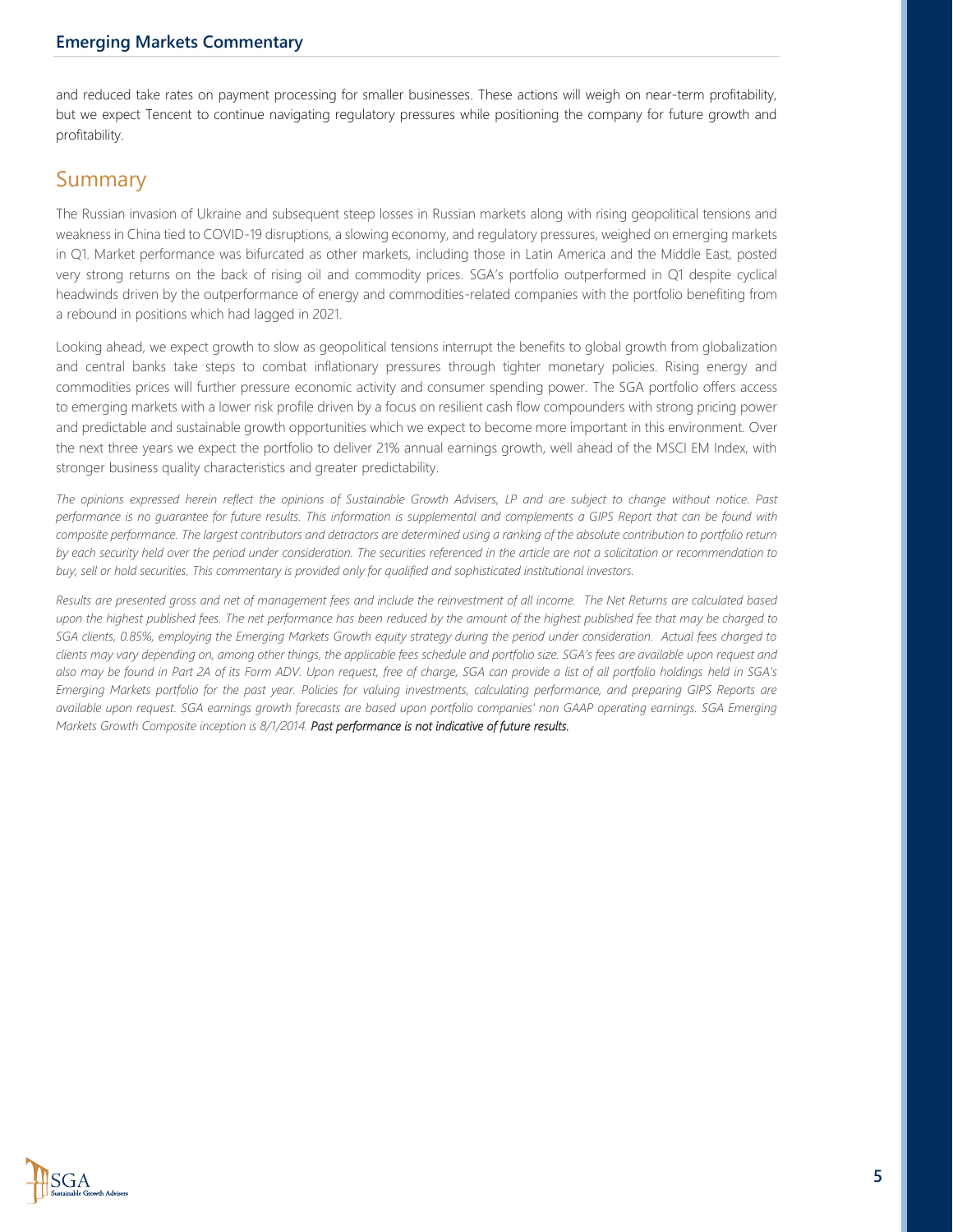# **Sustainability Report**

#### Q1 2022



The transitional risks of climate change relate to the adjustment towards a low-carbon economy. These include the impact of changes to government policies, regulations, technology, and market demand. Carbon taxes are becoming an increasingly preferred policy by governments around the globe to raise the cost of fossil fuels to more accurately reflect their externalities and discourage future use.

We recently completed an analysis of the impact of a carbon tax on the earnings of companies in our Qualified Company List ('QCL'). Specifically, we calculated the impact to 2022 estimated earnings assuming a tax of \$50/tCO<sub>2</sub>e on all Scope 1, 2, and 3 emissions. We found the exercise valuable in two regards. First, it underscored the companies on our Qualified Company List that do not yet disclose Scope 3 emissions, which in most cases represent the majority of a company's total carbon footprint. Unfortunately, approximately one third of the companies on the QCL fall into this category, thus rendering any analysis of a carbon tax on these specific companies far less useful. For these companies with inadequate disclosure of emissions data, we are systematically reaching out to management to strongly encourage them to increase their disclosure. Second, the analysis identified those companies for which a potential carbon tax represents a material risk to earnings. For approximately 20% of QCL companies, a \$50 carbon tax would cause over a 10% reduction in earnings.

The QCL companies with the highest potential risk to earnings as a result of a carbon tax are mostly in the consumer goods, industrials, data warehouses, and retailers/restaurant industries and include Yum! Brands, Linde, Heineken, CP All, Equinix, and Amazon. While the likelihood of a global carbon tax is relatively low over our 3-5 year time horizon, we have utilized the results of this exercise to refine our proprietary ESG scores and risk category designations, as well as prioritize engagement with management regarding plans for emissions reduction, including net zero commitments and science based targets for emissions reductions.

## SGA Operations: Carbon Footprint Analysis

We recently conducted an exercise to map the carbon footprint of our firm's operations across calendar years 2019 and 2020 by a specialist carbon advisory firm. Total GHG emissions for the firm were estimated at 216.7 tonnes of carbon dioxide equivalent in 2019 and 126.2 in 2020. During 2020, our GHG emissions reduced approximately 42% due to our responses to COVID-19 which caused a large decrease in staff commuting and business air travel. A summary of GHG emissions sources by activity can be seen in the tables and figures, below.

| <b>ACTIVITY</b>                  | <b>SCOPE</b> | <b>CY 2019</b>   |                   | <b>CY 2020</b>   |                   |
|----------------------------------|--------------|------------------|-------------------|------------------|-------------------|
|                                  |              | <b>EMISSIONS</b> | <b>PERCENTAGE</b> | <b>EMISSIONS</b> | <b>PERCENTAGE</b> |
| Natural Gas                      | 183          | 5.01             | 2.3%              | 4.26             | 3.4%              |
| Electricity                      | 283          | 38.40            | 17.7%             | 24.96            | 19.8%             |
| Air Travel                       | 3            | 75.95            | 35.0%             | 18.99            | 15.0%             |
| <b>Staff Commuting</b>           | 3            | 89.75            | 41.4%             | 59.46            | 47.1%             |
| Land Travel                      | 3            | 3.67             | 1.7%              | 2.96             | 2.3%              |
| Working-from-home                | 3            | 3.92             | 1.8%              | 15.59            | 12.4%             |
| <b>TOTAL Gross GHG Emissions</b> |              | 216.70           | 100%              | 126.21           | 100%              |
| <b>TOTAL Net GHG Emissions</b>   |              | 216.70           |                   | 126.21           |                   |

#### Figure 1: GHG emissions by activity and scope (t  $CO<sub>2</sub>e$ , %)

*Source: Carbon Neutral*



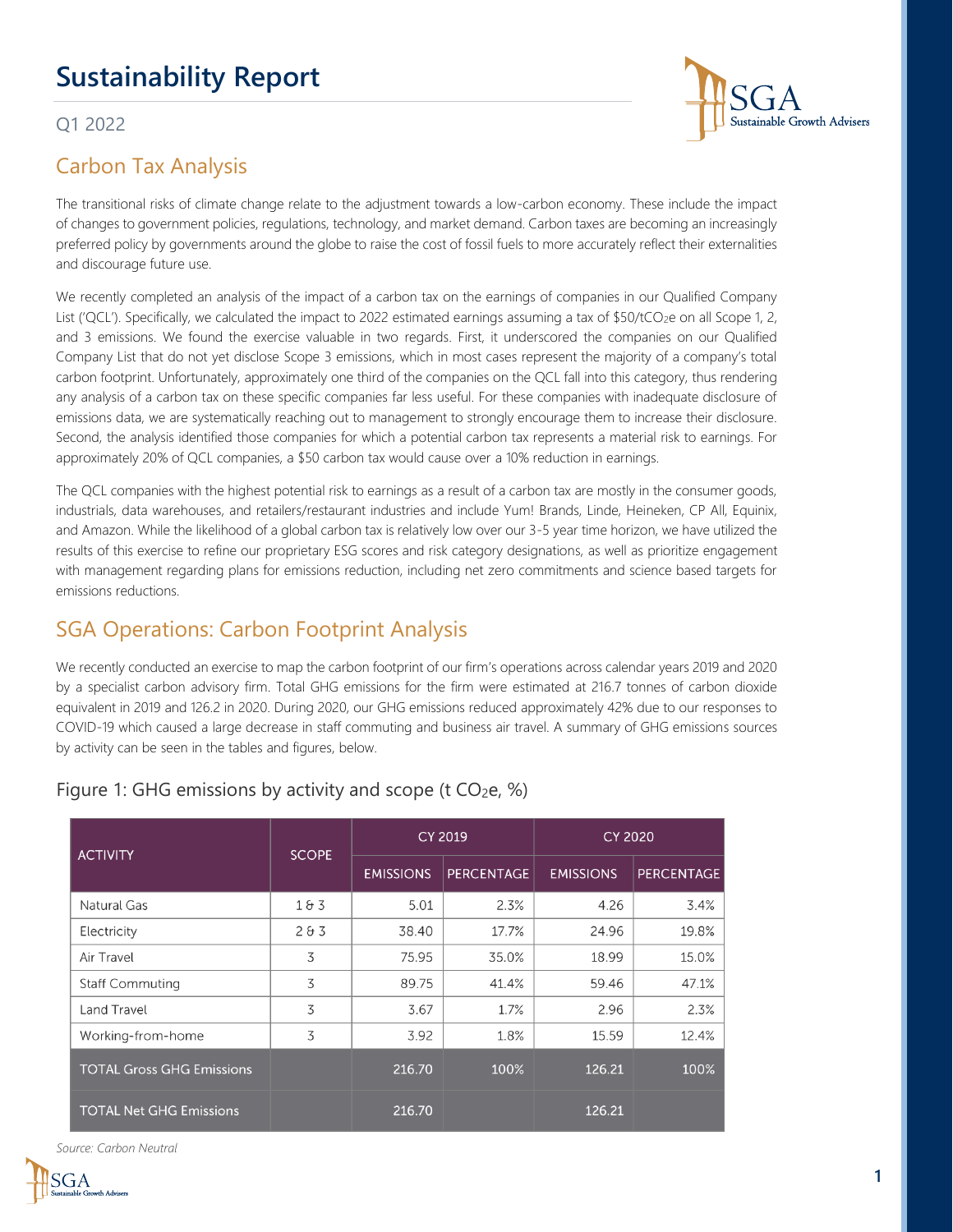

Figure 2: GHG emissions by activity (t  $CO<sub>2</sub>e$ , %)

*Source: Carbon Neutral*

#### Figure 3. GHG emissions by activity (t CO2e, %)



We have not yet set quantifiable targets to reduce our operations' emissions; however, we are implementing the following:

- Formalizing our hybrid Work From Home policy to reduce emissions from staff commuting, our largest source of GHG emissions.
- Encourage the use of virtual meetings in place of in-person meetings, where appropriate.
- Eliminating the use of single-use plastics in the office.
- Reducing paper waste and encouraging adoption of electronic materials.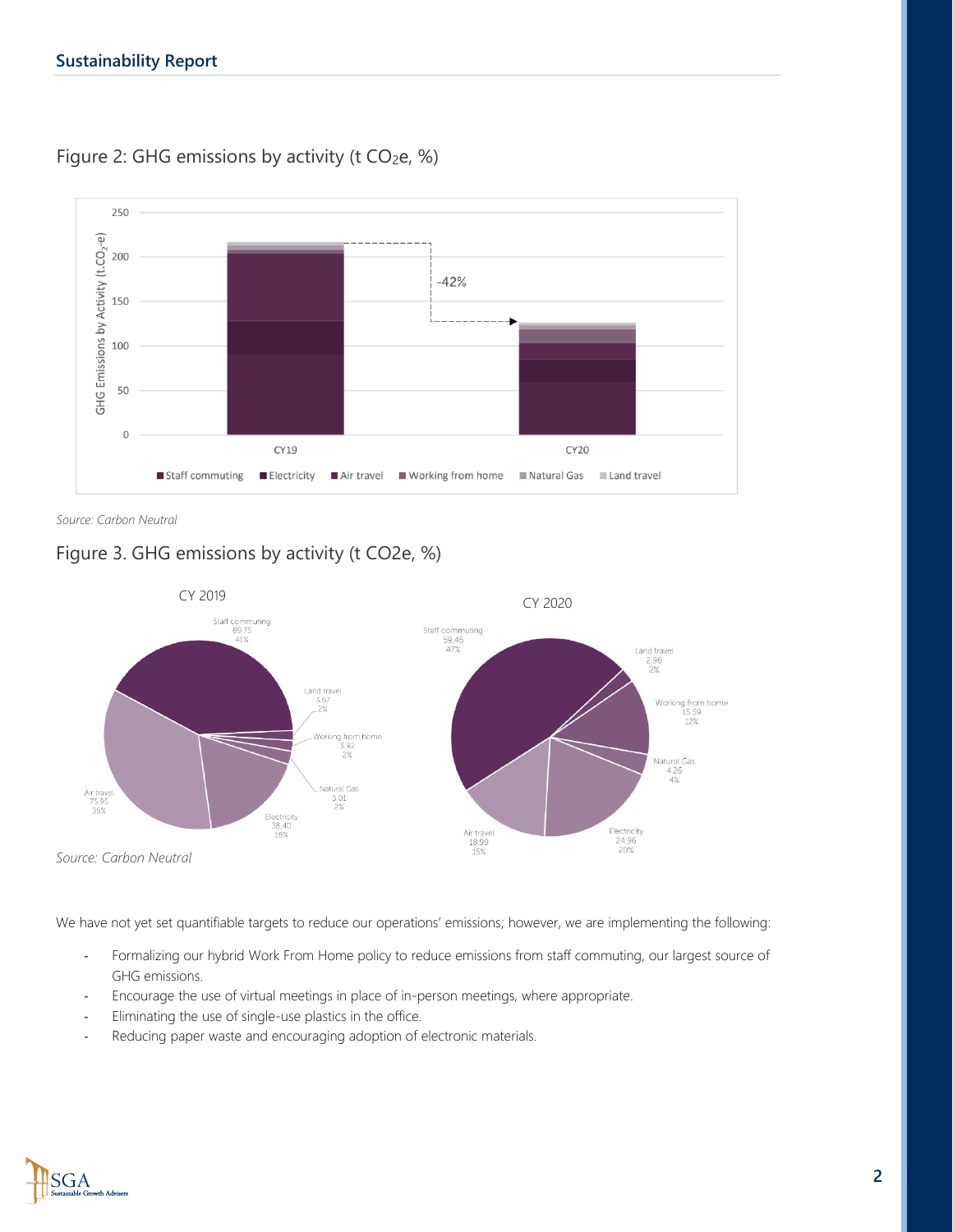#### **Yum! Brands**

We met with the company's Chief Sustainability Office, Jon Hixon, over the quarter to discuss the results of our carbon scenario analysis; our initial analysis showed that Yum! Brands has one of the higher exposures to earnings risk from a potential carbon tax relative to companies on our Qualified Company List.

Almost all of Yum! Brands' carbon emissions are derived from scope 3 emissions which consist predominantly of the scope 1 & 2 emissions of the franchised restaurants and the company's global supply chain. While the potential for a carbon tax is not currently prioritized by management as a significant risk, the company is making headwinds to reduce its carbon footprint.

Yum! Brands recently issued Science Based Targets that include a 46% reduction in scopes 1, 2, and 3 emissions by 2030 (using 2019 as the baseline, as is standard) and has many projects in place to reduce emissions, including:

- A partnership with the University of Liverpool to convert 1,000 units in the UK and another 1,000 in Europe to net zero (corporate and franchised units) in the next year or so. These markets were specifically chosen because of their higher regulatory risk in terms of cost of energy;
- A project to reduce methane emissions in the supply chain in collaboration with large dairy suppliers; and
- Collaboration with top 30 suppliers to educate them on the benefits of Science Based Targets.

Yum! Brands maintains a significant degree of control over franchisees in terms of "brand standards" which includes emissions considerations regarding new builds and renovations. In addition, the company's centralized procurement system in major markets, such as the US, provides management with a high capacity to drive change in emissions.

We believe Yum! Brands is less susceptible to a carbon tax than our initial analysis first suggested as the majority of the burden would likely be borne by the franchisees, as opposed to Yum! Brands. While a tax would ultimately be negative to franchisee economics and unit growth, we assess the probability of implementation of such a tax within our 3-5 year time frame as low, and believe Yum! Brands is well placed relative to competitors to navigate such a potential environment given its scale advantage. We will continue to monitor the progress of the various initiatives cited above and plan to explore further the hypothetical allocation of financial burden from a carbon tax between franchisees and the parent company.

|                                | Number of          |     |      |                |      |            |      |
|--------------------------------|--------------------|-----|------|----------------|------|------------|------|
|                                | <b>Resolutions</b> | For | $\%$ | Against        | $\%$ | Abstain    | $\%$ |
| U.S. Large Cap Growth          | 45                 | 43  | 96%  |                | 4%   | NII.       | 0%   |
| Global Growth                  | 50                 | 48  | 96%  |                | 4%   | NIL        | 0%   |
| International Growth           |                    |     | 20%  | $\overline{4}$ | 80%  | <b>NIL</b> | 0%   |
| <b>Emerging Markets Growth</b> | 25                 | 21  | 84%  | 4              | 16%  | <b>NIL</b> | 0%   |
| Global Mid-Cap Growth          | 17                 | 17  | 100% | <b>NIL</b>     | 0%   | NIL.       | 0%   |

### Proxy Voting Summary Q1 2022

*Source: SGA, Broadridge, ISS*



**3**